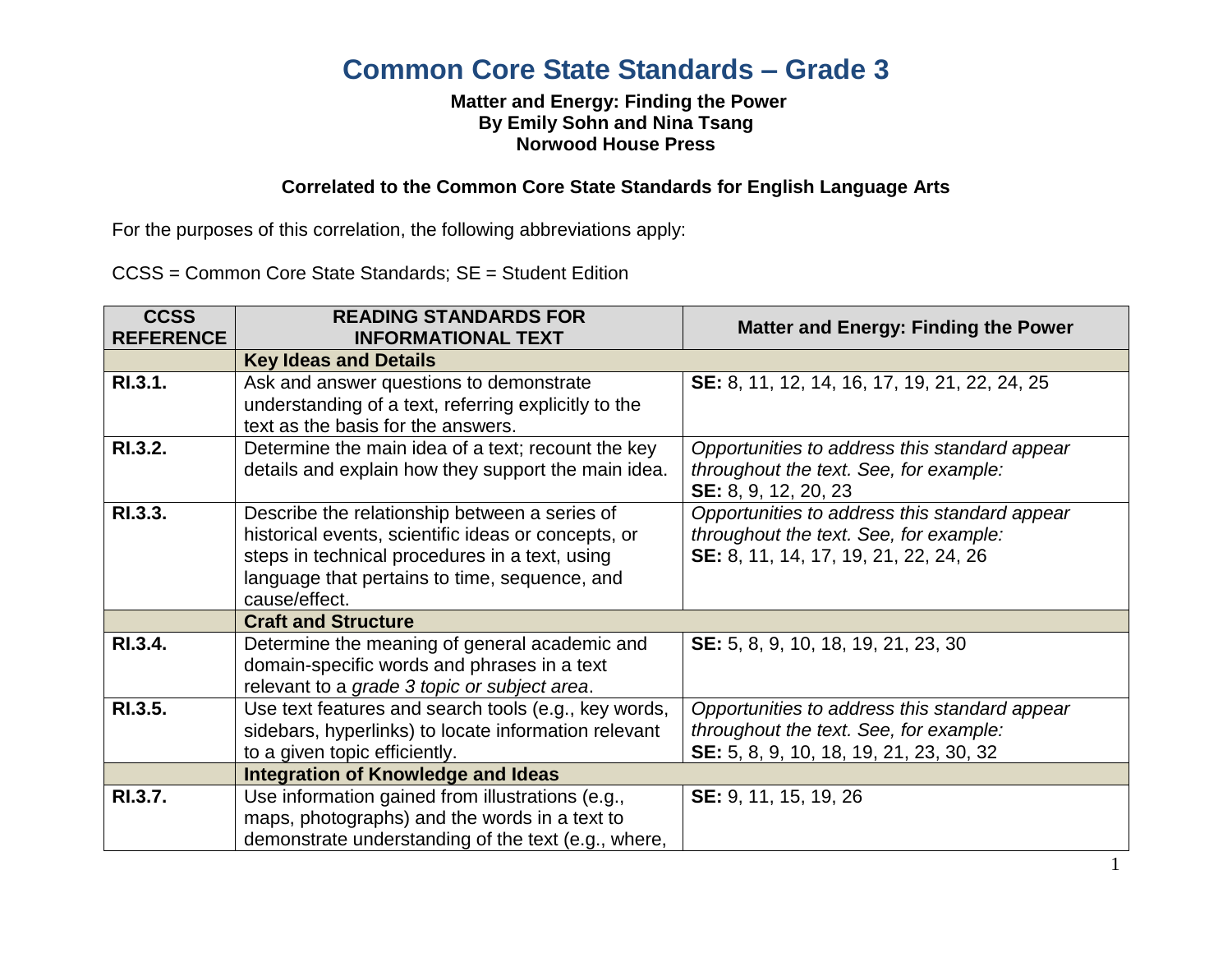|          | when, why, and how key events occur).                                                                                                                                                                                               |                                                                                                                  |
|----------|-------------------------------------------------------------------------------------------------------------------------------------------------------------------------------------------------------------------------------------|------------------------------------------------------------------------------------------------------------------|
| RI.3.8.  | Describe the logical connection between particular<br>sentences and paragraphs in a text (e.g.,<br>comparison, cause/effect, first/second/third in a<br>sequence).                                                                  | Opportunities to address this standard appear<br>throughout the text. See, for example:<br>SE: 6-8, 13-15, 18-19 |
|          | <b>Range of Reading and Level of Text Complexity</b>                                                                                                                                                                                |                                                                                                                  |
| RI.3.10. | By the end of the year, read and comprehend<br>informational texts, including history/social studies,<br>science, and technical texts, at the high end of the<br>grades 2-3 text complexity band independently and<br>proficiently. | This standard is addressed through the text. See,<br>for example:<br>SE: 5, 15, 20, 29                           |

| <b>CCSS</b><br><b>REFERENCE</b> | <b>READING STANDARDS FOR</b><br><b>FOUNDATIONAL SKILLS</b>                                                  | <b>Matter and Energy: Finding the Power</b>                                             |
|---------------------------------|-------------------------------------------------------------------------------------------------------------|-----------------------------------------------------------------------------------------|
|                                 | <b>Fluency</b>                                                                                              |                                                                                         |
| <b>RF.3.4.</b>                  | Read with sufficient accuracy and fluency to support<br>comprehension:                                      | This standard is addressed through the text. See,<br>for example:                       |
|                                 | a. Read grade-level text with purpose and<br>understanding.                                                 | SE: 6, 17, 19, 28                                                                       |
| RF.3.4.                         | b. Read grade-level prose and poetry orally<br>with accuracy, appropriate rate, and<br>expression.          | This standard is addressed through the text. See,<br>for example:<br>SE: 8, 19, 23, 26  |
| RF.3.4.                         | c. Use context to confirm or self-correct<br>word recognition and understanding,<br>rereading as necessary. | This standard is addressed through the text. See,<br>for example:<br>SE: 11, 13, 14, 25 |

| <b>CCSS</b><br><b>REFERENCE</b> | <b>READING STANDARDS FOR</b><br><b>LANGUAGE</b>                                                                                                                                                                                                                  | <b>Matter and Energy: Finding the Power</b> |
|---------------------------------|------------------------------------------------------------------------------------------------------------------------------------------------------------------------------------------------------------------------------------------------------------------|---------------------------------------------|
|                                 | <b>Vocabulary Acquisition and Use</b>                                                                                                                                                                                                                            |                                             |
| L.3.4.                          | Determine or clarify the meaning of unknown and<br>multiple-meaning word and phrases based on grade<br>3 reading and content, choosing flexibly from a<br>range of strategies.<br>a. Use sentence-level context as a clue to<br>the meaning of a word or phrase. | SE: 5, 8, 9, 10, 18, 19, 21, 23             |
| L.3.4.                          | d. Use glossaries or beginning dictionaries,<br>both print and digital, to determine or                                                                                                                                                                          | <b>SE: 30</b>                               |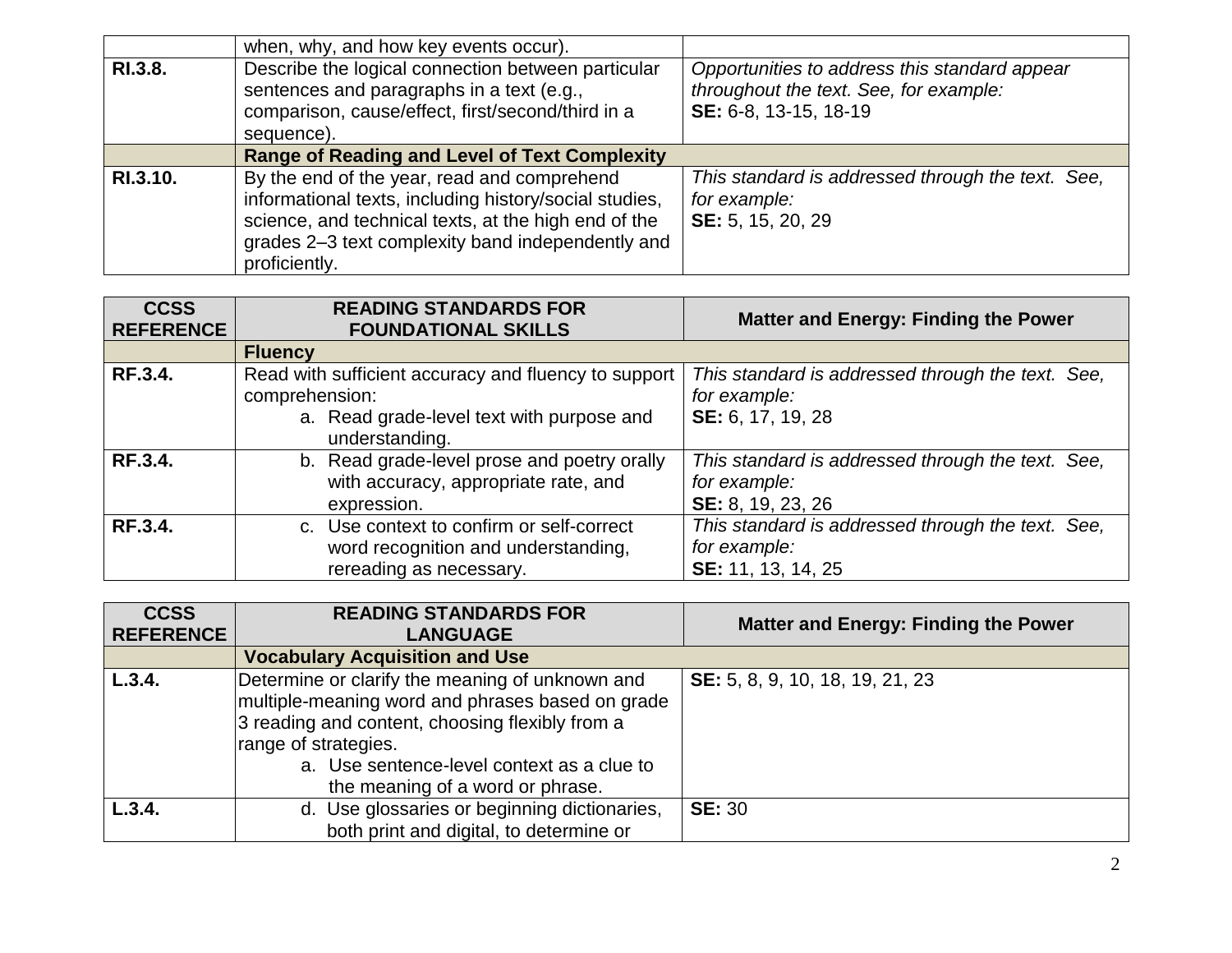| e precise meaning of key words<br><b>Clarity</b><br>v the |  |
|-----------------------------------------------------------|--|
| ' phrases.<br>and                                         |  |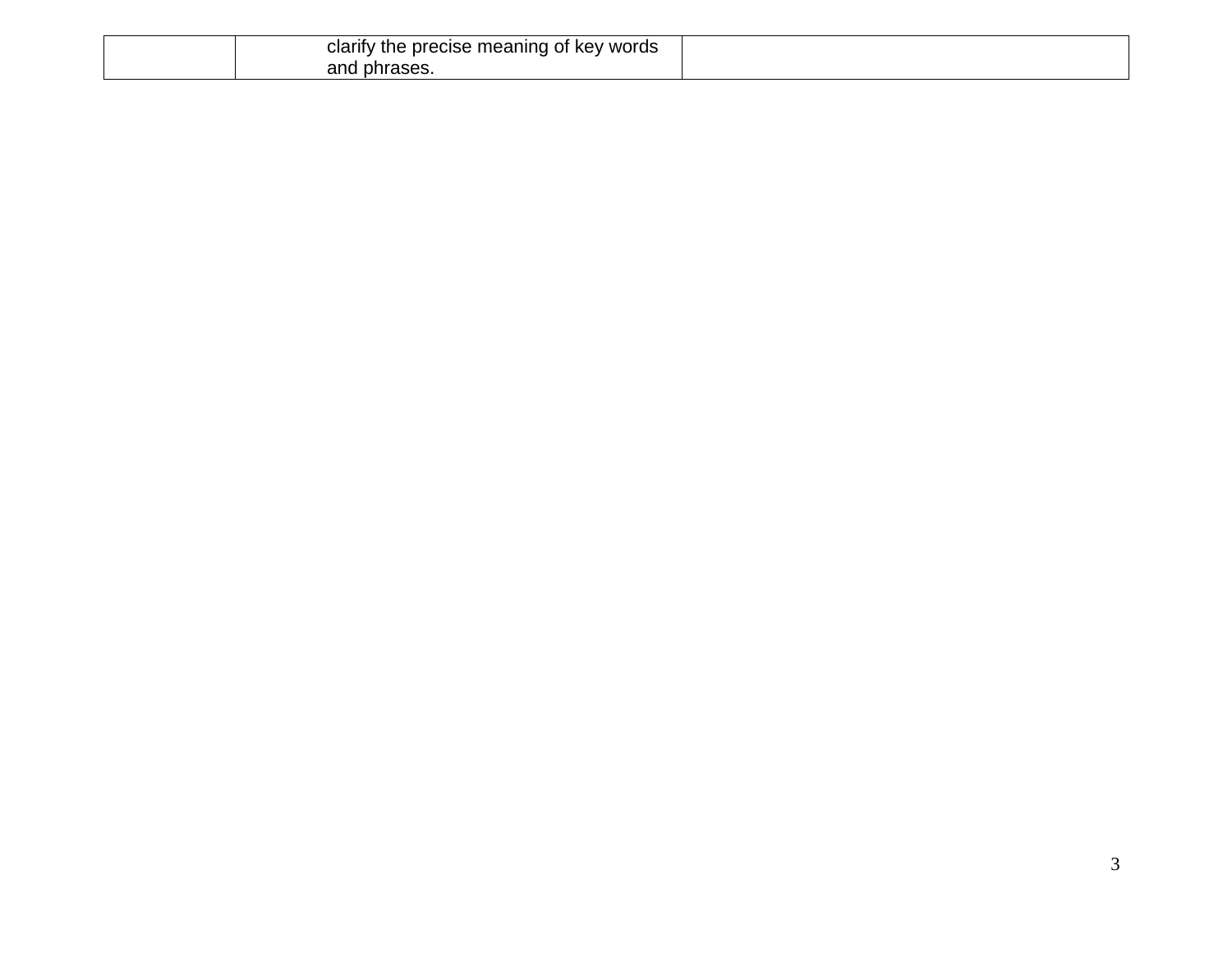# **Common Core State Standards – Grade 4**

#### **Matter and Energy: Finding the Power By Emily Sohn and Nina Tsang Norwood House Press**

### **Correlated to the Common Core State Standards for English Language Arts**

For the purposes of this correlation, the following abbreviations apply:

CCSS = Common Core State Standards; SE = Student Edition.

| <b>CCSS</b><br><b>REFERENCE</b> | <b>READING STANDARDS FOR</b><br><b>INFORMATIONAL TEXT</b>                                                                                                                           | <b>Matter and Energy: Finding the Power</b>                                                                                      |
|---------------------------------|-------------------------------------------------------------------------------------------------------------------------------------------------------------------------------------|----------------------------------------------------------------------------------------------------------------------------------|
|                                 | <b>Key Ideas and Details</b>                                                                                                                                                        |                                                                                                                                  |
| RI.4.1.                         | Refer to details and examples in a text when<br>explaining what the text says explicitly and when<br>drawing inferences from the text.                                              | SE: 8, 11, 12, 14, 16, 17, 19, 21, 22, 24, 25                                                                                    |
| RI.4.2.                         | Determine the main idea of a text and explain how it<br>is supported by key details; summarize the text.                                                                            | Opportunities to address this standard appear<br>throughout the text. See, for example:<br>SE: 8, 9, 12, 20, 23                  |
| RI.4.3.                         | Explain events, procedures, ideas, or concepts in a<br>historical, scientific, or technical text, including what<br>happened and why, based on specific information in<br>the text. | Opportunities to address this standard appear<br>throughout the text. See, for example:<br>SE: 8, 11, 14, 17, 19, 21, 22, 24, 26 |
|                                 | <b>Craft and Structure</b>                                                                                                                                                          |                                                                                                                                  |
| RI.4.4.                         | Determine the meaning of general academic and<br>domain-specific words or phrases in a text relevant<br>to a grade 4 topic or subject area.                                         | SE: 5, 8, 9, 10, 18, 19, 21, 23, 30                                                                                              |
| RI.4.5.                         | Describe the overall structure (e.g., chronology,<br>comparison, cause/effect, problem/solution) of<br>events, ideas, concepts, or information in a text or<br>part of a text.      | Opportunities to address this standard appear<br>throughout the text. See, for example:<br>SE: 6-8, 13-15, 18-19                 |
|                                 | <b>Integration of Knowledge and Ideas</b>                                                                                                                                           |                                                                                                                                  |
| RI.4.7.                         | Interpret information presented visually, orally, or<br>quantitatively (e.g., in charts, graphs, diagrams,<br>time lines, animations, or interactive elements on                    | <b>SE: 26</b>                                                                                                                    |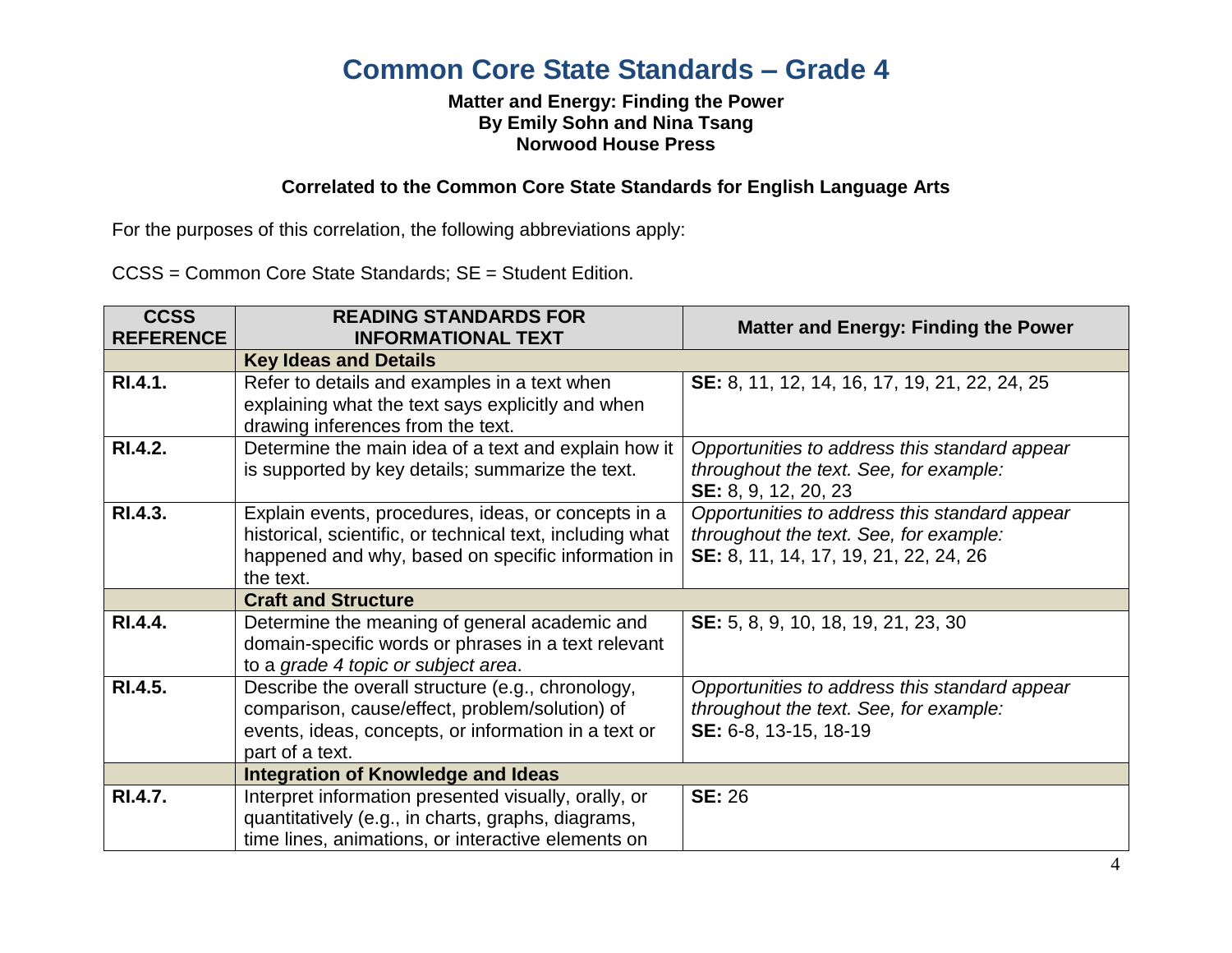|          | Web pages) and explain how the information<br>contributes to an understanding of the text in which<br>it appears.                                                                                                                                      |                                                                                        |
|----------|--------------------------------------------------------------------------------------------------------------------------------------------------------------------------------------------------------------------------------------------------------|----------------------------------------------------------------------------------------|
|          | <b>Range of Reading and Level of Text Complexity</b>                                                                                                                                                                                                   |                                                                                        |
| RI.4.10. | By the end of year, read and comprehend<br>informational texts, including history/social studies,<br>science, and technical texts, in the grades 4-5 text<br>complexity band proficiently, with scaffolding as<br>needed at the high end of the range. | This standard is addressed through the text. See,<br>for example:<br>SE: 5, 15, 20, 29 |

| <b>CCSS</b><br><b>REFERENCE</b> | <b>READING STANDARDS FOR</b><br><b>FOUNDATIONAL SKILLS</b>                                                                            | <b>Matter and Energy: Finding the Power</b>                                             |
|---------------------------------|---------------------------------------------------------------------------------------------------------------------------------------|-----------------------------------------------------------------------------------------|
|                                 | <b>Fluency</b>                                                                                                                        |                                                                                         |
| <b>RF.4.4.</b>                  | Read with sufficient accuracy and fluency to support<br>comprehension:<br>d. Read grade-level text with purpose and<br>understanding. | This standard is addressed through the text. See,<br>for example:<br>SE: 6, 17, 19, 28  |
| <b>RF.4.4.</b>                  | e. Read grade-level prose and poetry orally<br>with accuracy, appropriate rate, and<br>expression.                                    | This standard is addressed through the text. See,<br>for example:<br>SE: 8, 19, 23, 26  |
| <b>RF.4.4.</b>                  | Use context to confirm or self-correct<br>word recognition and understanding,<br>rereading as necessary.                              | This standard is addressed through the text. See,<br>for example:<br>SE: 11, 13, 14, 25 |

| <b>CCSS</b><br><b>REFERENCE</b> | <b>READING STANDARDS FOR</b><br><b>LANGUAGE</b>                                                                                                                                                                                                                                                              | <b>Matter and Energy: Finding the Power</b> |
|---------------------------------|--------------------------------------------------------------------------------------------------------------------------------------------------------------------------------------------------------------------------------------------------------------------------------------------------------------|---------------------------------------------|
|                                 | <b>Vocabulary Acquisition and Use</b>                                                                                                                                                                                                                                                                        |                                             |
| L.4.4.                          | Determine or clarify the meaning of unknown and<br>multiple-meaning words and phrases based on<br>grade 4 reading and content, choosing flexibly from<br>a range of strategies.<br>b. Use context (e.g., definitions, examples,<br>or restatements in text) as a clue to the<br>meaning of a word or phrase. | SE: 5, 8, 9, 10, 18, 19, 21, 23             |
| L.4.4.                          | c. Consult reference materials (e.g.,<br>dictionaries, glossaries, thesauruses), both<br>print and digital, to find the pronunciation                                                                                                                                                                        | <b>SE: 30</b>                               |